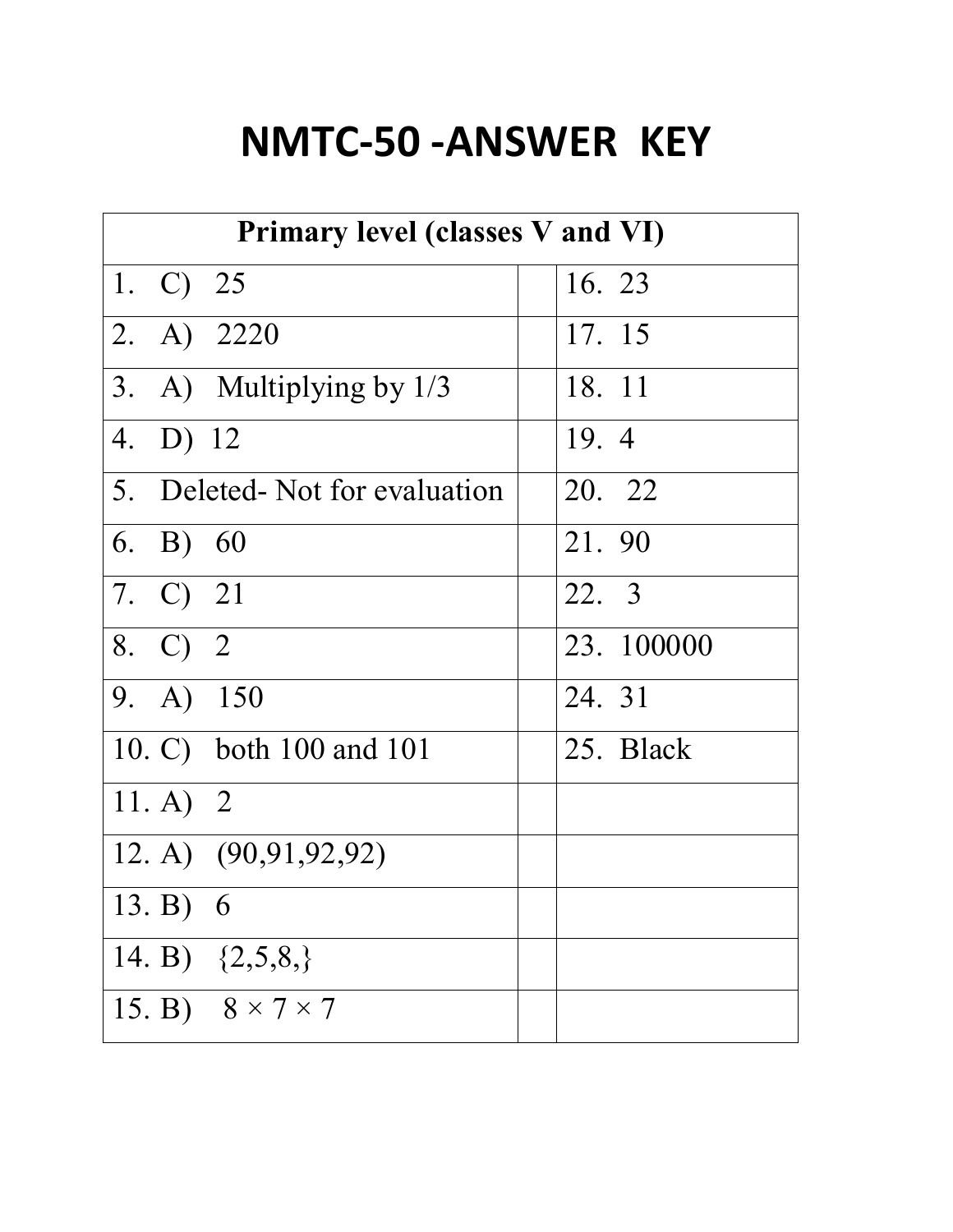| Sub-Junior level (classes VII and VIII)                                                                                           |                                   |  |
|-----------------------------------------------------------------------------------------------------------------------------------|-----------------------------------|--|
| 1. A) $19$                                                                                                                        | 16. 1100                          |  |
| 2. C) 8                                                                                                                           | 17. $24 \text{cm}^2$              |  |
| 3. B) 11                                                                                                                          | 18. Deleted-Not for<br>evaluation |  |
| 4. D) $1/x^2$                                                                                                                     | 19. $45^0$                        |  |
| 5. A) $6$                                                                                                                         | 20. 6923                          |  |
| 6. B) 21                                                                                                                          | 21. 2                             |  |
| 7. B) 16                                                                                                                          | 22. 4                             |  |
| 8. D) 8:3                                                                                                                         | 23. 47                            |  |
| 9. A) 2450                                                                                                                        | 24. 7                             |  |
| $10. D$ ) 31                                                                                                                      | 25. 3                             |  |
| 11. D) Always $yz \neq 49$                                                                                                        | 26.600                            |  |
| 12. A) 8                                                                                                                          | 27. 30%                           |  |
| 13. D) $26$                                                                                                                       | 28. $420cm2$                      |  |
| 14. B) An octagon with all 8 sides<br>equal and 4 angles each of<br>measure 60o and other four<br>angles of measure $210^{\circ}$ | 29.60 units                       |  |
| 15. A) $2 < y < 3$                                                                                                                | 30.56                             |  |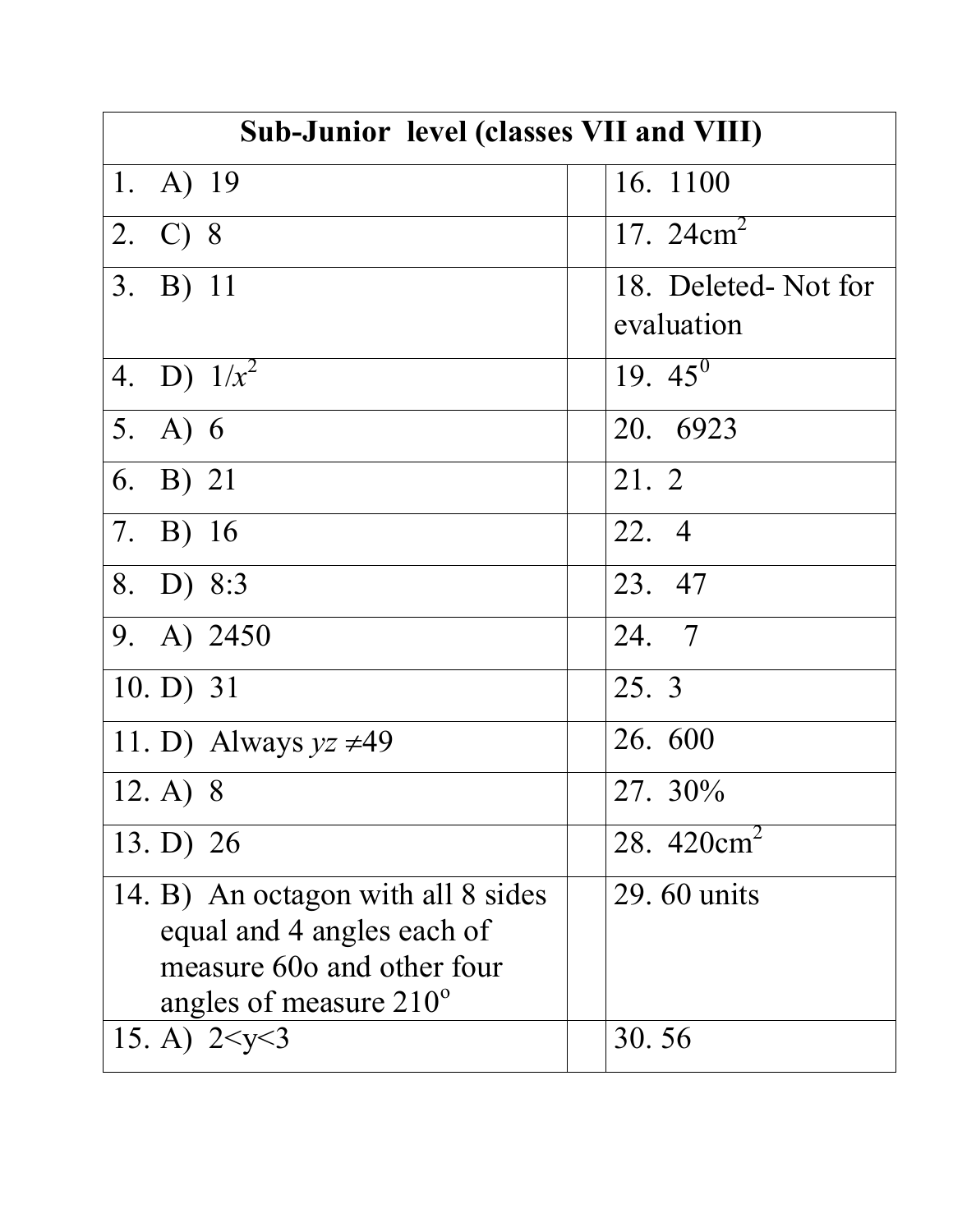| Junior level (classes IX and X) |         |  |
|---------------------------------|---------|--|
| 1. D) $128$                     | 16. 435 |  |
| 2. D) $5a^2$                    | 17. 156 |  |
| 3. B) it has an in-circle       | 18. 16  |  |
| 4. C) 1226                      | 19. 80  |  |
| 5. B) $14$                      | 20. 62  |  |
| 6. D) exactly 4                 | 21. 8/9 |  |
| 7. D) $17$                      | 22. 6   |  |
| 8. B) $-2$                      | 23. 127 |  |
| 9. $D)$ 24                      | 24. 20  |  |
| 10. D) $450$                    | 25.89   |  |
| 11. D) $16$                     | 26. 97  |  |
| 12. $C)$ 42                     | 27. 36  |  |
| 13. D) $52$                     | 28. 122 |  |
| 14. A) $126$                    | 29. 12  |  |
| 15. C) 133                      | 30. 61  |  |